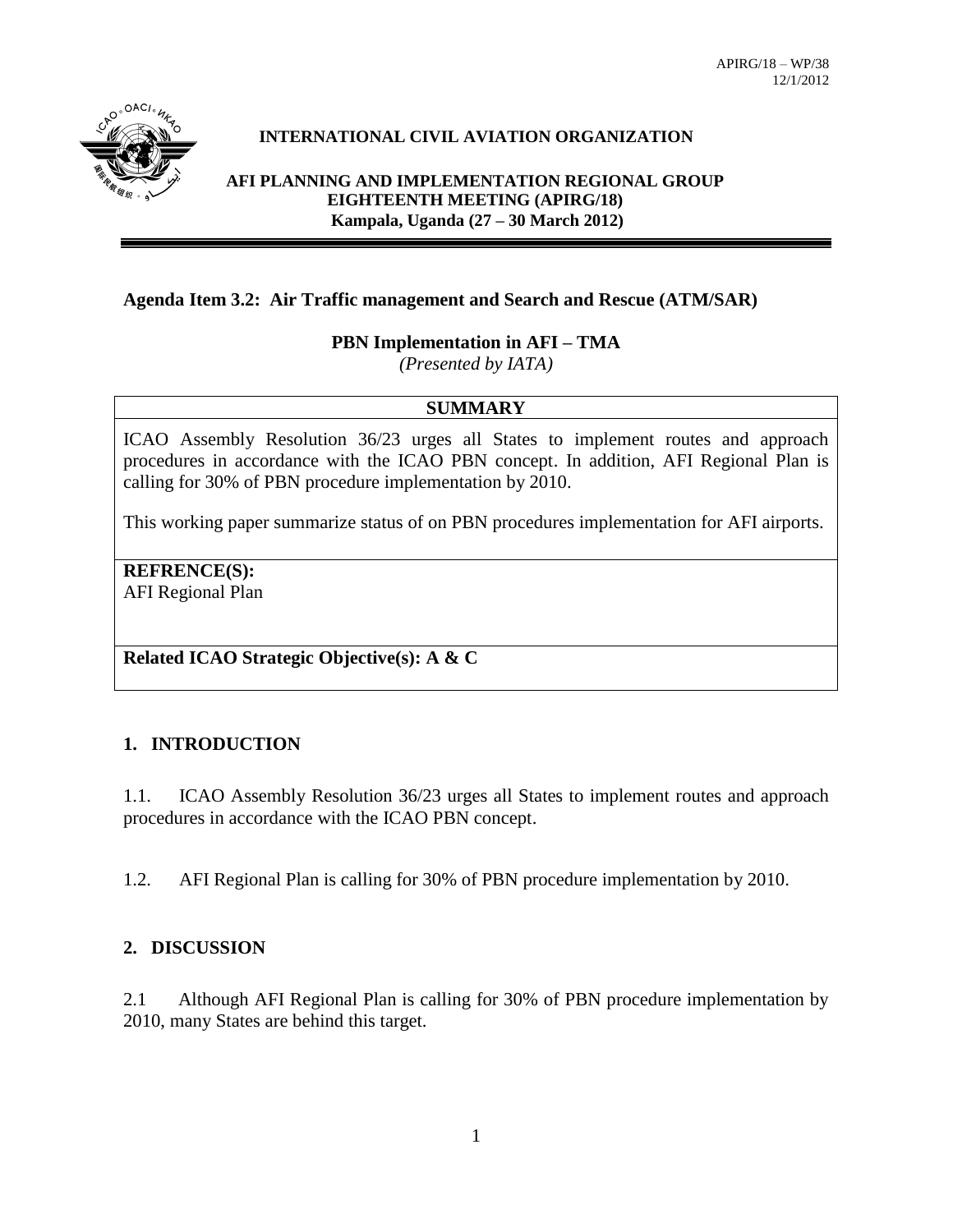| Airport     | <b>State</b> | <b>Airport Location</b> | Comment                  |
|-------------|--------------|-------------------------|--------------------------|
| <b>DAAD</b> | Algiers      | Bou Saada               | No PBN procedures        |
| <b>DAAE</b> | Algiers      | Bejaia                  | No PBN procedures        |
| <b>DAAG</b> | Algiers      | Algiers                 | No PBN procedures        |
| <b>DAAJ</b> | Algiers      | Djanet                  | No PBN procedures        |
| <b>DAAP</b> | Algiers      | <b>Illizi</b>           | No PBN procedures        |
| <b>DAAS</b> | Algiers      | Setif                   | No PBN procedures        |
| <b>DAAT</b> | Algiers      | Tamanrasset             | No PBN procedures        |
| <b>DAAV</b> | Algiers      | Jijel                   | No PBN procedures        |
| <b>DABB</b> | Algiers      | Annaba                  | No PBN procedures        |
| <b>DABC</b> | Algiers      | Constantine             | No PBN procedures        |
| <b>DABS</b> | Algiers      | Tebessa                 | No PBN procedures        |
| <b>DABT</b> | Algiers      | Batna                   | No PBN procedures        |
| <b>DAOB</b> | Algiers      | <b>Tiaret</b>           | No PBN procedures        |
| <b>DAOF</b> | Algiers      | Tindouf                 | No PBN procedures        |
| <b>DAOI</b> | Algiers      | Chlef                   | No PBN procedures        |
| <b>DAON</b> | Algiers      | Tlemcen                 | No PBN procedures        |
| <b>DAOO</b> | Algiers      | Oran                    | No PBN procedures        |
| <b>DAOR</b> | Algiers      | Bechar                  | No PBN procedures        |
| <b>DAOV</b> | Algiers      | Ghriss                  | No PBN procedures        |
| <b>DAOY</b> | Algiers      | El Bayadh               | No PBN procedures        |
| <b>DAUA</b> | Algiers      | Adrar                   | No PBN procedures        |
| <b>DAUB</b> | Algiers      | Biskra                  | No PBN procedures        |
| <b>DAUE</b> | Algiers      | El Golea                | No PBN procedures        |
| <b>DAUG</b> | Algiers      | Ghardaia                | No PBN procedures        |
| <b>DAUH</b> | Algiers      | Hassi Messaoud          | No PBN procedures        |
| <b>DAUI</b> | Algiers      | In Salah                | No PBN procedures        |
| <b>DAUK</b> | Algiers      | Touggourt               | No PBN procedures        |
| <b>DAUO</b> | Algiers      | El Oued                 | No PBN procedures        |
| <b>DAUT</b> | Algiers      | Timimoun                | No PBN procedures        |
| <b>DAUU</b> | Algiers      | Ouargla                 | No PBN procedures        |
| <b>DAUZ</b> | Algiers      | Zarzaitine              | No PBN procedures        |
| <b>FNCA</b> | Angola       | Cabinda                 | No PBN procedures        |
| <b>FNHU</b> | Angola       | Huambo                  | No PBN procedures        |
| <b>FNMO</b> | Angola       | Namibe                  | No PBN procedures        |
| <b>FNGI</b> | Angola       | Ondjiva                 | PBN procedures published |
| <b>FNLU</b> | Angola       | Luanda                  | PBN procedures published |
| <b>DNBE</b> | Benin        | Benin                   | No PBN procedures        |
| <b>DBBB</b> | Benin        | Cotonou                 | PBN procedures published |

Below Table indicates status on PBN procedures implementation for AFI airports<sup>1</sup>:

 1 Source is Jeppesen database AIRAC 09FEB2012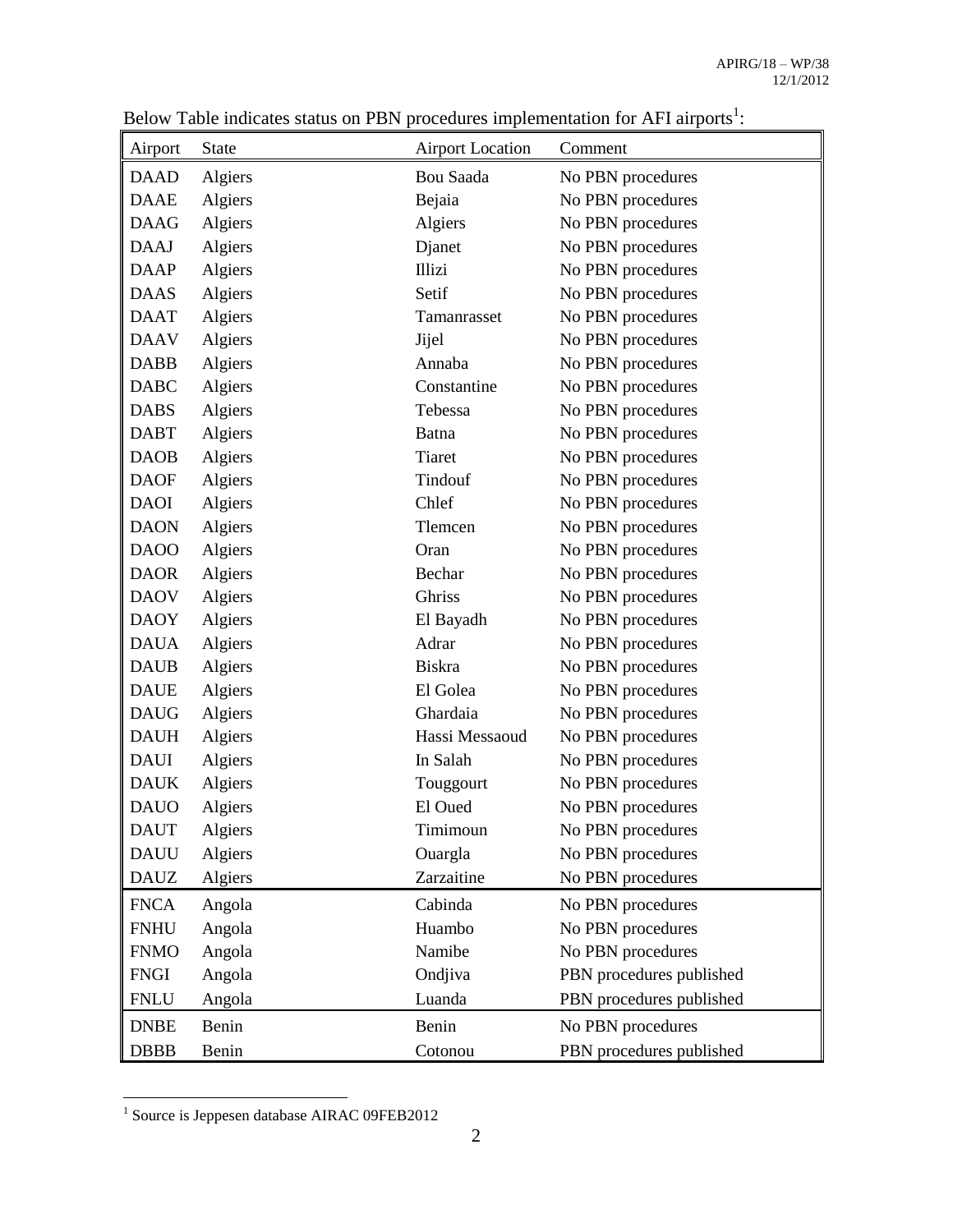| Airport     | <b>State</b>             | <b>Airport Location</b> | Comment                       |
|-------------|--------------------------|-------------------------|-------------------------------|
| <b>FBFT</b> | <b>Botswana</b>          | Francistown             | No PBN procedures             |
| <b>FBOR</b> | <b>Botswana</b>          | Orapa                   | No PBN procedures             |
| <b>FBSP</b> | <b>Botswana</b>          | Selebi Fhikwe           | No PBN procedures             |
| <b>FBMN</b> | Botswana                 | Maun                    | Procedures require revision   |
| <b>FBSK</b> | <b>Botswana</b>          | Gaborone                | Procedures require revision   |
| <b>DFFD</b> | <b>Burkina Faso</b>      | Ouagadougou             | PBN procedures published      |
| <b>DFOO</b> | <b>Burkina Faso</b>      | <b>Bobo-Dioulasso</b>   | PBN procedures published      |
| <b>HBBA</b> | Burundi                  | Bujumbura               | No PBN procedures             |
| <b>FKKN</b> | Cameroon                 | N'Gaoundere             | No PBN procedures             |
| <b>FKKR</b> | Cameroon                 | Garoua                  | No PBN procedures             |
| <b>FKKD</b> | Cameroon                 | Douala                  | PBN procedures published      |
| <b>FKKY</b> | Cameroon                 | Yaounde/Ville           | PBN procedures published      |
| <b>FKYS</b> | Cameroon                 | Yaounde                 | PBN procedures published      |
| <b>GCFV</b> | Canary                   | Fuerteventura           | No PBN procedures             |
| <b>GCHI</b> | Canary                   | Hierro                  | No PBN procedures             |
| <b>GCRR</b> | Canary                   | Lanzarote               | No PBN procedures             |
| <b>GCTS</b> | Canary                   | Tenerife-South          | No PBN procedures             |
| <b>GCLA</b> | Canary                   | La Palma                | PBN procedures published      |
| <b>GCLP</b> | Canary                   | Gran Canaria            | PBN procedures published      |
| <b>GCXO</b> | Canary                   | Tenerife-North          | PBN procedures published      |
| <b>GVAC</b> | Cape Verde               | Sal                     | No PBN procedures             |
| <b>GVBA</b> | Cape Verde               | Rabil                   | No PBN procedures             |
| <b>GVNP</b> | Cape Verde               | Praia                   | No PBN procedures             |
| <b>GVSV</b> | Cape Verde               | Sao Vicente             | No PBN procedures             |
| <b>FEFF</b> | Central African Republic | Bangui                  | PBN procedures published      |
| <b>FTTC</b> | Chad                     | Abeche                  | No PBN procedures             |
| <b>FTTD</b> | Chad                     | Moundou                 | No PBN procedures             |
| <b>FTTJ</b> | Chad                     | N'Djamena               | PBN procedures published      |
| <b>FMCH</b> | Comoros                  | Moroni                  | PBN procedures published      |
| <b>FCBB</b> | Congo                    | <b>Brazzaville</b>      | No PBN procedures for new RWY |
| FCPP        | Congo                    | Pointe Noire            | PBN procedures published      |
| <b>DIYO</b> | Cote D'Ivoire            | Yamoussoukro            | No PBN procedures             |
| <b>DIAP</b> | Cote D'Ivoire            | Abidjan                 | PBN procedures published      |
| <b>HDAM</b> | Djibouti                 | Djibouti                | No PBN procedures             |
| <b>FZJH</b> | DR Congo                 | Isiro-Matari            | No PBN procedures             |
| <b>FZWA</b> | DR Congo                 | Mbuji-Mayi              | No PBN procedures             |
| <b>FZAA</b> | DR Congo                 | Kinshasa                | PBN procedures published      |
| <b>FZEA</b> | DR Congo                 | Mbandaka                | PBN procedures published      |
| <b>FZIC</b> | DR Congo                 | Kisangani               | PBN procedures published      |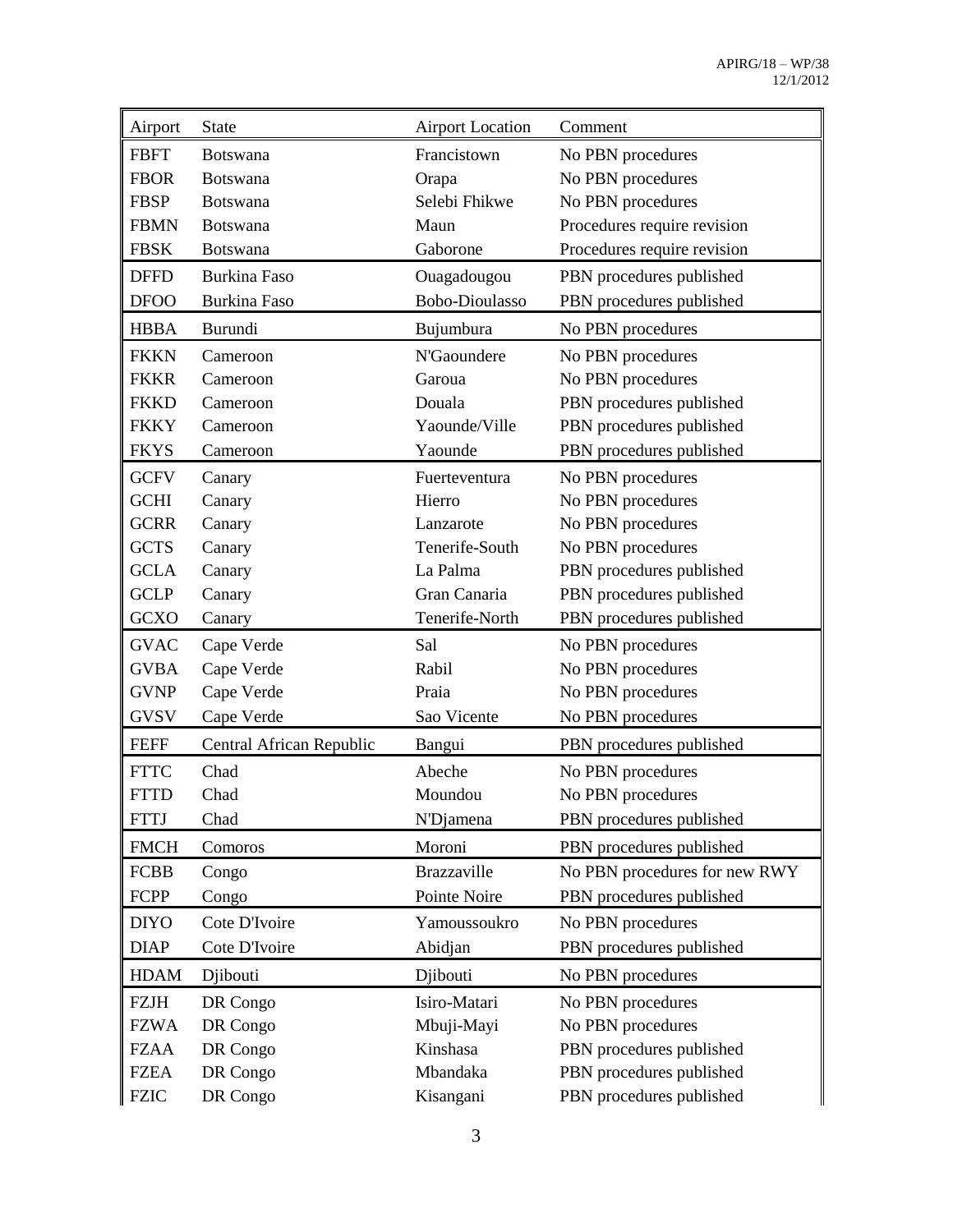| Airport     | <b>State</b>             | <b>Airport Location</b> | Comment                  |
|-------------|--------------------------|-------------------------|--------------------------|
| <b>FZKA</b> | DR Congo                 | Bunia                   | PBN procedures published |
| <b>FZMA</b> | DR Congo                 | Bukavu                  | PBN procedures published |
| <b>FZNA</b> | DR Congo                 | Goma                    | PBN procedures published |
| <b>FZOA</b> | DR Congo                 | Kindu                   | PBN procedures published |
| <b>FZQA</b> | DR Congo                 | Lubumbashi              | PBN procedures published |
| <b>FZRF</b> | DR Congo                 | Kalemie                 | PBN procedures published |
| <b>FZUA</b> | DR Congo                 | Kananga                 | PBN procedures published |
| <b>HEAR</b> | Egypt                    | El Arish                | No PBN procedures        |
| <b>HEGO</b> | Egypt                    | El Gouna                | No PBN procedures        |
| <b>HEMA</b> | Egypt                    | Marsa Alam              | No PBN procedures        |
| <b>HEMK</b> | Egypt                    | Suhag                   | No PBN procedures        |
| <b>HEOW</b> | Egypt                    | Shark El Oweinat        | No PBN procedures        |
| <b>HEPS</b> | Egypt                    | Port Said               | No PBN procedures        |
| <b>HEAL</b> | Egypt                    | Al Alamain              | PBN procedures published |
| <b>HEAT</b> | Egypt                    | Asyut                   | PBN procedures published |
| <b>HEAX</b> | Egypt                    | Alexandria              | PBN procedures published |
| <b>HEAZ</b> | Egypt                    | Almaza                  | PBN procedures published |
| <b>HEBA</b> | Egypt                    | Alexandria              | PBN procedures published |
| <b>HEBL</b> | Egypt                    | Abu Simbel              | PBN procedures published |
| <b>HECA</b> | Egypt                    | Cairo                   | PBN procedures published |
| <b>HEGN</b> | Egypt                    | Hurghada                | PBN procedures published |
| <b>HEKG</b> | Egypt                    | El Kharga               | PBN procedures published |
| <b>HELX</b> | Egypt                    | Luxor                   | PBN procedures published |
| <b>HEMM</b> | Egypt                    | Mersa Matruh            | PBN procedures published |
| <b>HESH</b> | Egypt                    | Sharm El Sheikh         | PBN procedures published |
| <b>HESN</b> | Egypt                    | Aswan                   | PBN procedures published |
| <b>HETB</b> | Egypt                    | Taba                    | PBN procedures published |
| <b>HHAS</b> | Egypt                    | Asmara                  | PBN procedures published |
| <b>FGBT</b> | <b>Equatorial Guinea</b> | Bata                    | No PBN procedures        |
| FGSL        | <b>Equatorial Guinea</b> | Malabo                  | PBN procedures published |
| <b>HHMS</b> | Eritrea                  | Massawa                 | No PBN procedures        |
| <b>HADR</b> | Ethiopia                 | Dire Dawa               | No PBN procedures        |
| <b>HAMK</b> | Ethiopia                 | Mekele                  | No PBN procedures        |
| <b>HAAB</b> | Ethiopia                 | Addis Abeba             | PBN procedures published |
| <b>HAAX</b> | Ethiopia                 | Axum                    | PBN procedures published |
| <b>HABD</b> | Ethiopia                 | <b>Bahir Dar</b>        | PBN procedures published |
| <b>FOON</b> | Gabon                    | Franceville             | No PBN procedures        |
| <b>FOOG</b> | Gabon                    | Port Gentil             | PBN procedures published |
| <b>FOOL</b> | Gabon                    | Libreville              | PBN procedures published |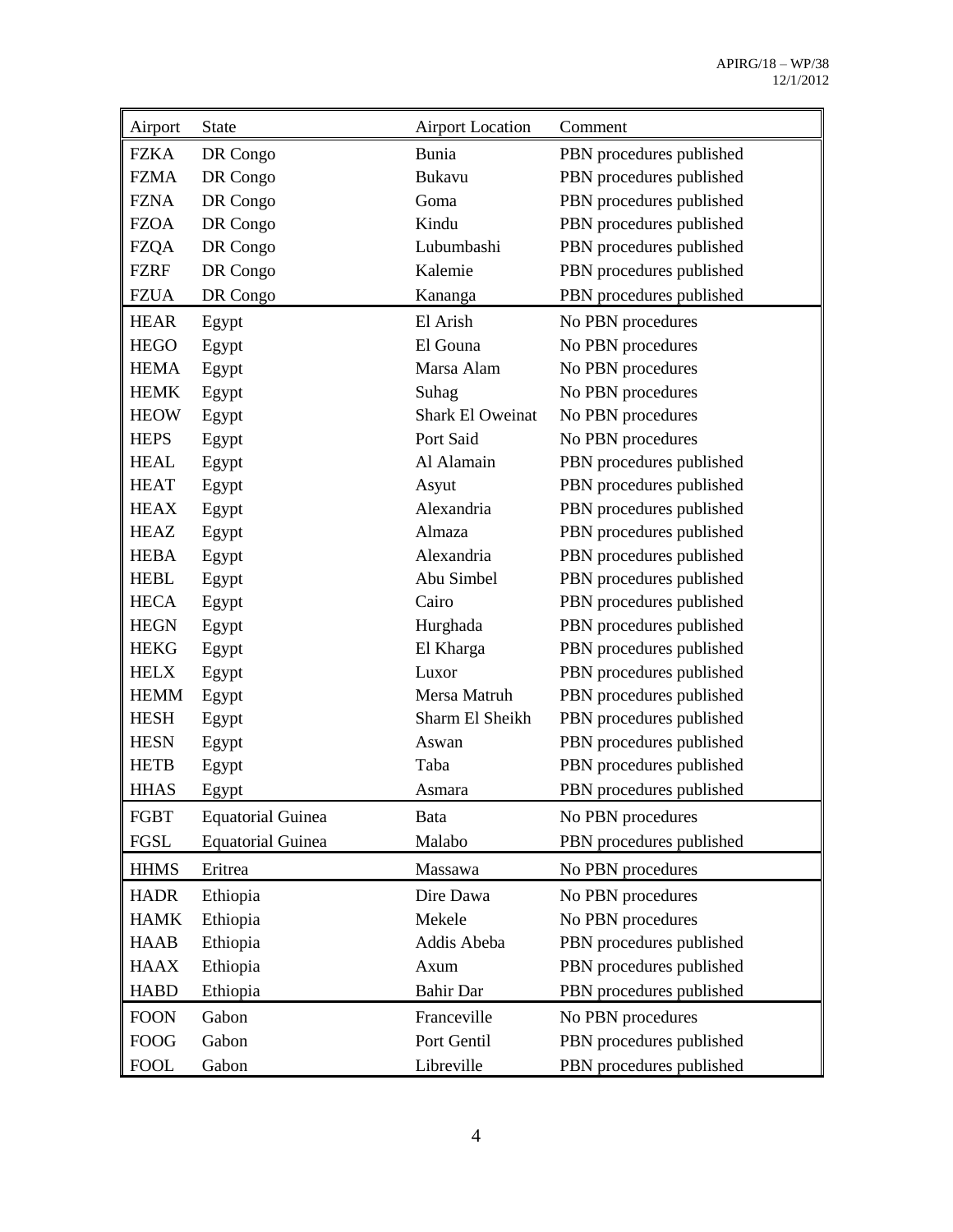| Airport     | <b>State</b>  | <b>Airport Location</b> | Comment                  |
|-------------|---------------|-------------------------|--------------------------|
| <b>DGAA</b> | Ghana         | Accra                   | No PBN procedures        |
| <b>DGLE</b> | Ghana         | Tamale                  | No PBN procedures        |
| <b>DGSI</b> | Ghana         | Kumasi                  | No PBN procedures        |
| GGOV        | Ginea Bissaou | <b>Bissau</b>           | No PBN procedures        |
| <b>GUCY</b> | Guinea        | Conakry                 | PBN procedures published |
| <b>HKEL</b> | Kenya         | Eldoret                 | No PBN procedures        |
| <b>HKJK</b> | Kenya         | Nairobi                 | PBN procedures published |
| <b>HKKI</b> | Kenya         | Kisumu                  | PBN procedures published |
| <b>HKLK</b> | Kenya         | Lokichogio              | PBN procedures published |
| <b>HKLU</b> | Kenya         | Lamu/Manda              | PBN procedures published |
| <b>HKML</b> | Kenya         | Malindi                 | PBN procedures published |
| <b>HKMO</b> | Kenya         | Mombasa                 | PBN procedures published |
| <b>HKNL</b> | Kenya         | Nanyuki                 | PBN procedures published |
| <b>FXMM</b> | Leshoto       | Maseru                  | PBN procedures published |
| <b>GLRB</b> | Liberia       | Monrovia                | No PBN procedures        |
| <b>HLGD</b> | Libya         | Sirte                   | No PBN procedures        |
| <b>HLLB</b> | Libya         | Benghazi                | No PBN procedures        |
| <b>HLLM</b> | Libya         | Tripoli                 | No PBN procedures        |
| <b>HLLQ</b> | Libya         | El Beida                | No PBN procedures        |
| <b>HLLS</b> | Libya         | Sebha                   | No PBN procedures        |
| <b>HLLT</b> | Libya         | Tripoli                 | No PBN procedures        |
| <b>FMNA</b> | Madagascar    | Antsiranana             | No PBN procedures        |
| <b>FMNN</b> | Madagascar    | Nosy-Be                 | No PBN procedures        |
| <b>FMNS</b> | Madagascar    | Sambava                 | No PBN procedures        |
| <b>FMSD</b> | Madagascar    | Tolagnaro               | No PBN procedures        |
| <b>FMSM</b> | Madagascar    | Mananjary               | No PBN procedures        |
| <b>FMST</b> | Madagascar    | Toliary                 | No PBN procedures        |
| <b>FMMI</b> | Madagascar    | Antananarivo            | PBN procedures published |
| <b>FMMT</b> | Madagascar    | Toamasina               | PBN procedures published |
| <b>FMNM</b> | Madagascar    | Mahajanga               | PBN procedures published |
| <b>FWCL</b> | Malawi        | Blantyre                | PBN procedures published |
| <b>FWKI</b> | Malawi        | Lilongwe                | PBN procedures published |
| <b>GAGO</b> | Mali          | Gao                     | No PBN procedures        |
| <b>GAKD</b> | Mali          | Kayes                   | No PBN procedures        |
| GASO        | Mali          | Sikasso                 | No PBN procedures        |
| <b>GATB</b> | Mali          | Tombouctou              | No PBN procedures        |
| <b>GABS</b> | Mali          | Bamako                  | PBN procedures published |
| <b>GAMB</b> | Mali          | Mopti                   | PBN procedures published |
| <b>GBYD</b> | Mali          | Banjul                  | PBN procedures published |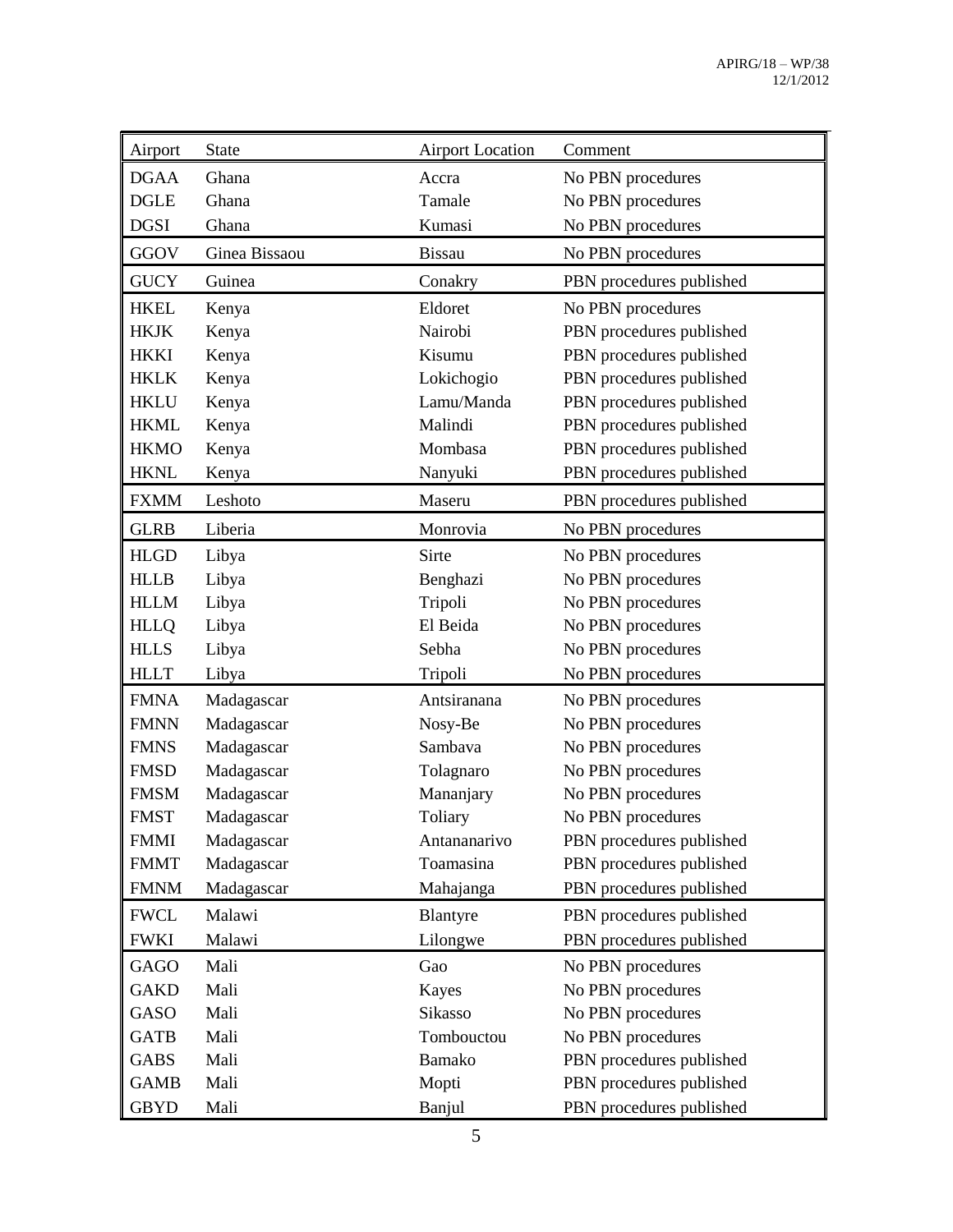| Airport     | <b>State</b> | <b>Airport Location</b> | Comment                  |
|-------------|--------------|-------------------------|--------------------------|
| <b>GMAD</b> | Morocco      | Agadir                  | No PBN procedures        |
| <b>GMAG</b> | Morocco      | Guelmime                | No PBN procedures        |
| <b>GMAT</b> | Morocco      | Tan Tan                 | No PBN procedures        |
| <b>GMFB</b> | Morocco      | Bouarfa                 | No PBN procedures        |
| <b>GMFF</b> | Morocco      | Fes                     | No PBN procedures        |
| <b>GMFK</b> | Morocco      | Errachidia              | No PBN procedures        |
| <b>GMFO</b> | Morocco      | Oujda                   | No PBN procedures        |
| <b>GMMB</b> | Morocco      | Benslimane              | No PBN procedures        |
| <b>GMME</b> | Morocco      | Rabat                   | No PBN procedures        |
| <b>GMMH</b> | Morocco      | Dakhla                  | No PBN procedures        |
| <b>GMMI</b> | Morocco      | Essaouira               | No PBN procedures        |
| <b>GMML</b> | Morocco      | Laayoune                | No PBN procedures        |
| <b>GMMN</b> | Morocco      | Casablanca              | No PBN procedures        |
| <b>GMMW</b> | Morocco      | Nador                   | No PBN procedures        |
| <b>GMMX</b> | Morocco      | Marrakech               | No PBN procedures        |
| <b>GMMZ</b> | Morocco      | Ouarzazate              | No PBN procedures        |
| <b>GMTA</b> | Morocco      | Al Hoceima              | No PBN procedures        |
| <b>GMTT</b> | Morocco      | Tanger                  | No PBN procedures        |
| <b>GMTN</b> | Morocco      | Tetouan                 | PBN procedures published |
| <b>GQNN</b> | Mauritania   | Nouakchott              | PBN procedures published |
| <b>GQPP</b> | Mauritania   | Nouadhibou              | PBN procedures published |
| <b>FIMP</b> | Mauritius    | Mauritius               | PBN procedures published |
| <b>FMCZ</b> | Mayotte      | Dzaoudzi                | PBN procedures published |
| <b>FQBR</b> | Mozambique   | Beira                   | PBN procedures published |
| <b>FQCH</b> | Mozambique   | Chimoio                 | PBN procedures published |
| <b>FQIN</b> | Mozambique   | Inhambane               | PBN procedures published |
| <b>FQLC</b> | Mozambique   | Lichinga                | PBN procedures published |
| <b>FOMA</b> | Mozambique   | Maputo                  | PBN procedures published |
| <b>FQNP</b> | Mozambique   | Nampula                 | PBN procedures published |
| <b>FQQL</b> | Mozambique   | Quelimane               | PBN procedures published |
| <b>FQTT</b> | Mozambique   | Tete                    | PBN procedures published |
| <b>FQVL</b> | Mozambique   | Vilankulo               | PBN procedures published |
| <b>FYWB</b> | Namibia      | <b>Walvis Bay</b>       | No PBN procedures        |
| <b>FYWE</b> | Namibia      | Windhoek                | PBN procedures published |
| <b>FYWH</b> | Namibia      | Windhoek                | PBN procedures published |
| <b>DRZR</b> | Niger        | Zinder                  | No PBN procedures        |
| <b>DRRN</b> | Niger        | Niamey                  | PBN procedures published |
| <b>DRZA</b> | Niger        | Agades                  | PBN procedures published |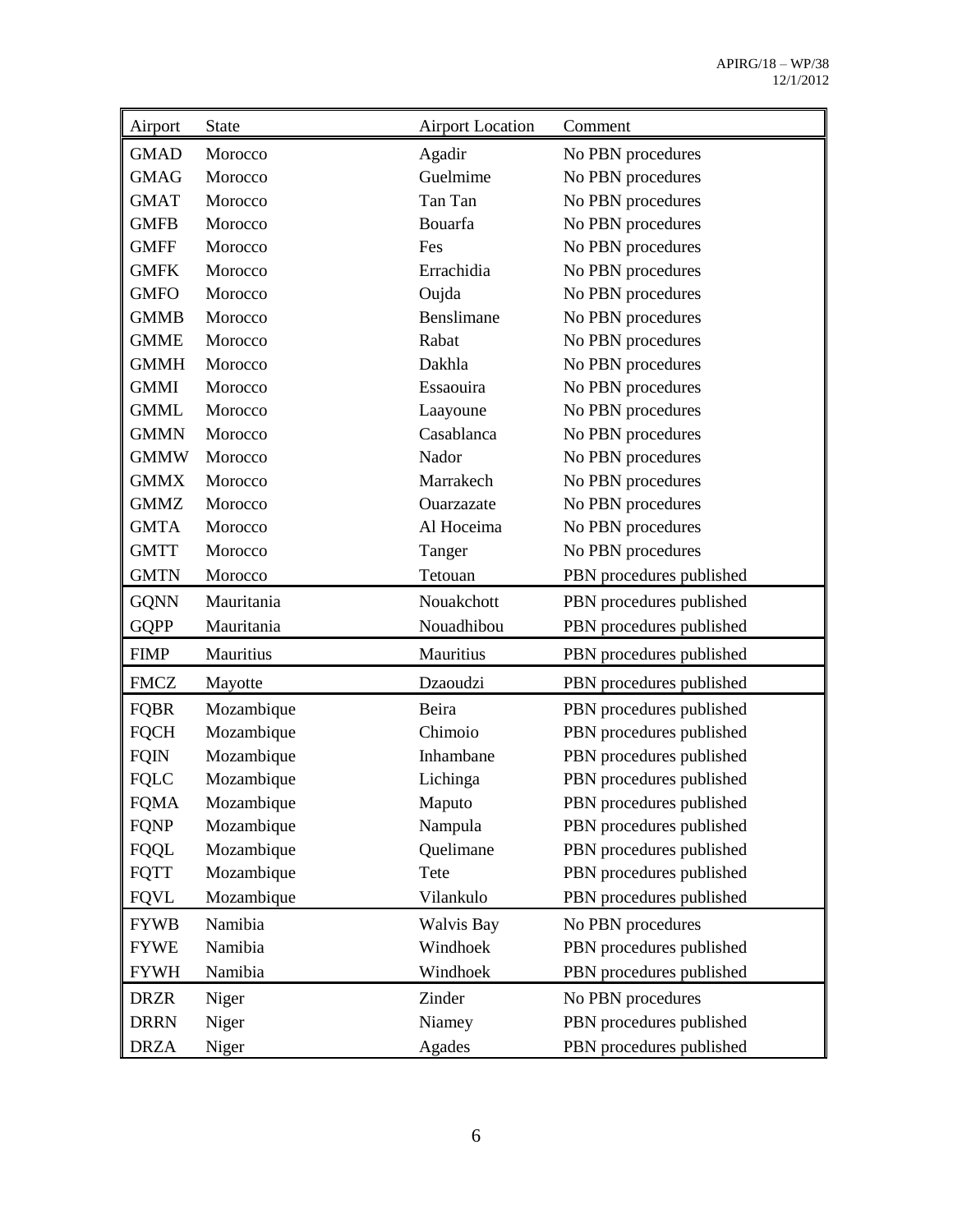| Airport     | <b>State</b> | <b>Airport Location</b> | Comment                  |
|-------------|--------------|-------------------------|--------------------------|
| <b>DNAA</b> | Nigeria      | Abuja                   | Under development        |
| <b>DNCA</b> | Nigeria      | Calabar                 | Under development        |
| <b>DNEN</b> | Nigeria      | Enugu                   | Under development        |
| <b>DNGO</b> | Nigeria      | Gombe                   | Under development        |
| <b>DNIB</b> | Nigeria      | Ibadan                  | Under development        |
| <b>DNIL</b> | Nigeria      | Ilorin                  | Under development        |
| <b>DNIM</b> | Nigeria      | Owerri                  | Under development        |
| <b>DNJO</b> | Nigeria      | Jos                     | Under development        |
| <b>DNKA</b> | Nigeria      | Kaduna                  | Under development        |
| <b>DNKN</b> | Nigeria      | Kano                    | Under development        |
| <b>DNKT</b> | Nigeria      | Katsina                 | Under development        |
| <b>DNMA</b> | Nigeria      | Maiduguri               | Under development        |
| <b>DNMM</b> | Nigeria      | Lagos                   | Under development        |
| <b>DNMN</b> | Nigeria      | Minna                   | Under development        |
| <b>DNPO</b> | Nigeria      | Port Harcourt           | Under development        |
| <b>DNSO</b> | Nigeria      | Sokoto                  | Under development        |
| <b>DNSU</b> | Nigeria      | Osubi                   | Under development        |
| <b>DNYO</b> | Nigeria      | Yola                    | Under development        |
| <b>DNZA</b> | Nigeria      | Zaria                   | Under development        |
| <b>FMEE</b> | Reunion      | La Reunion              | PBN procedures published |
| <b>FMEP</b> | Reunion      | <b>St Pierre</b>        | PBN procedures published |
| <b>HRYR</b> | Rwanda       | Kigali                  | No PBN procedures        |
| <b>FPST</b> | Sao Tome     | Sao Tome                | No PBN procedures        |
| GOGG        | Senegal      | Ziguinchor              | No PBN procedures        |
| GOSS        | Senegal      | <b>St Louis</b>         | No PBN procedures        |
| GOGS        | Senegal      | Cap Skiring             | PBN procedures published |
| <b>GOOY</b> | Senegal      | Dakar                   | PBN procedures published |
| <b>FSPP</b> | Seychelles   | Praslin                 | No PBN procedures        |
| <b>FSIA</b> | Seychelles   | Seychelles              | PBN procedures published |
| <b>GFLL</b> | Siera Leone  | Freetown                | No PBN procedures        |
| <b>FAAB</b> | South Africa | Alexander Bay           | No PBN procedures        |
| FABL        | South Africa | Bloemfontein            | No PBN procedures        |
| <b>FAEL</b> | South Africa | East London             | No PBN procedures        |
| FAGG        | South Africa | George                  | No PBN procedures        |
| FAGY        | South Africa | Greytown                | No PBN procedures        |
| <b>FAHS</b> | South Africa | Hoedspruit              | No PBN procedures        |
| <b>FAKM</b> | South Africa | Kimberley               | No PBN procedures        |
| <b>FAKN</b> | South Africa | Kruger Mpumalanga       | No PBN procedures        |
| <b>FALA</b> | South Africa | Lanseria                | No PBN procedures        |
| <b>FALW</b> | South Africa | Langebaanweg            | No PBN procedures        |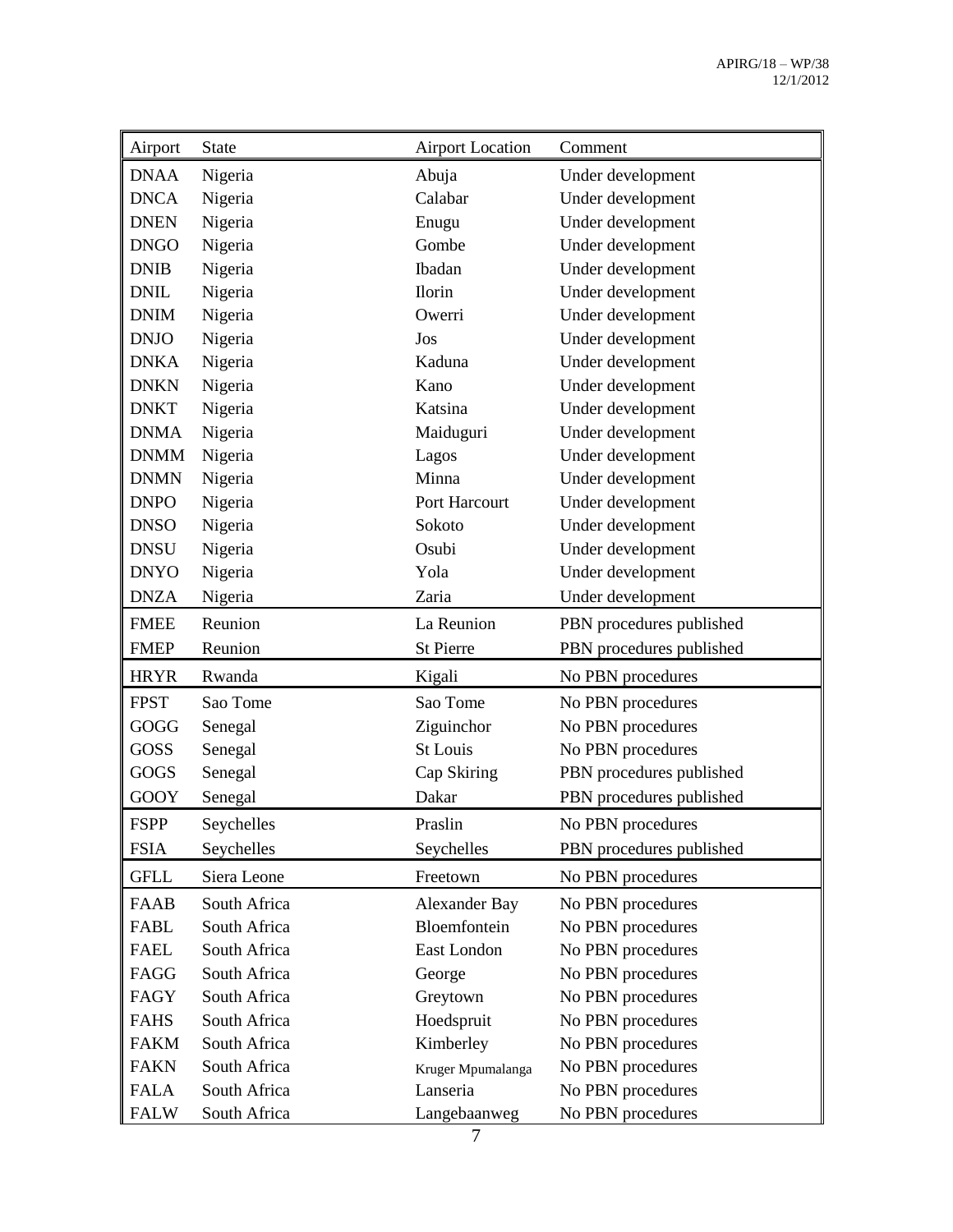| Airport     | <b>State</b> | <b>Airport Location</b> | Comment                  |
|-------------|--------------|-------------------------|--------------------------|
| <b>FAMM</b> | South Africa | Mafikeng                | No PBN procedures        |
| <b>FAOB</b> | South Africa | Overberg                | No PBN procedures        |
| FAPE        | South Africa | Port Elizabeth          | No PBN procedures        |
| <b>FAPN</b> | South Africa | Pilanesberg             | No PBN procedures        |
| FAPP        | South Africa | Polokwane               | No PBN procedures        |
| <b>FARB</b> | South Africa | Richards Bay            | No PBN procedures        |
| <b>FAUP</b> | South Africa | Upington                | No PBN procedures        |
| <b>FAWB</b> | South Africa | Pretoria                | No PBN procedures        |
| <b>FAWK</b> | South Africa | Waterkloof              | No PBN procedures        |
| <b>FACT</b> | South Africa | Cape Town               | PBN procedures published |
| <b>FAJS</b> | South Africa | Johannesburg            | PBN procedures published |
| <b>FALE</b> | South Africa | Durban                  | PBN procedures published |
| <b>FAPM</b> | South Africa | Pietermaritzburg        | PBN procedures published |
| <b>FAUT</b> | South Africa | Mthatha                 | PBN procedures published |
| <b>HSDN</b> | Sudan        | Dongola                 | No PBN procedures        |
| <b>HSDZ</b> | Sudan        | Damazin                 | PBN procedures published |
| <b>HSFS</b> | Sudan        | El Fashir               | PBN procedures published |
| <b>HSLI</b> | Sudan        | Kadugli                 | PBN procedures published |
| <b>HSNN</b> | Sudan        | <b>Nyala</b>            | PBN procedures published |
| <b>HSOB</b> | Sudan        | El Obeid                | PBN procedures published |
| <b>HSPN</b> | Sudan        | Port Sudan              | PBN procedures published |
| <b>HSSG</b> | Sudan        | Sebera Geneina          | PBN procedures published |
| <b>HSSJ</b> | Sudan        | Juba                    | PBN procedures published |
| <b>HSSM</b> | Sudan        | Malakal                 | PBN procedures published |
| <b>HSSS</b> | Sudan        | Khartoum                | PBN procedures published |
| <b>HSWW</b> | Sudan        | Wau                     | PBN procedures published |
| <b>FDMS</b> | Swaziland    | Manzini                 | No PBN procedures        |
| <b>HTMW</b> | Tanzania     | Mwanza                  | No PBN procedures        |
| <b>HTZA</b> | Tanzania     | Zanzibar                | No PBN procedures        |
| <b>HTDA</b> | Tanzania     | Dar-Es-Salaam           | PBN procedures published |
| <b>HTKJ</b> | Tanzania     | Kilimanjaro             | PBN procedures published |
| <b>DXNG</b> | Togo         | Niamtougou              | No PBN procedures        |
| <b>DXXX</b> | Togo         | Lome                    | PBN procedures published |
| <b>DTKA</b> | Tunis        | Tabarka                 | No PBN procedures        |
| <b>DTNH</b> | Tunis        | Enfidha                 | No PBN procedures        |
| <b>DTTF</b> | Tunis        | Gafsa                   | No PBN procedures        |
| <b>DTTX</b> | Tunis        | <b>Sfax</b>             | No PBN procedures        |
| <b>DTMB</b> | Tunis        | Monastir                | PBN procedures published |
| <b>DTTA</b> | Tunis        | Tunis                   | PBN procedures published |
| <b>DTTG</b> | Tunis        | Gabes                   | PBN procedures published |
| <b>DTTJ</b> | Tunis        | Djerba                  | PBN procedures published |